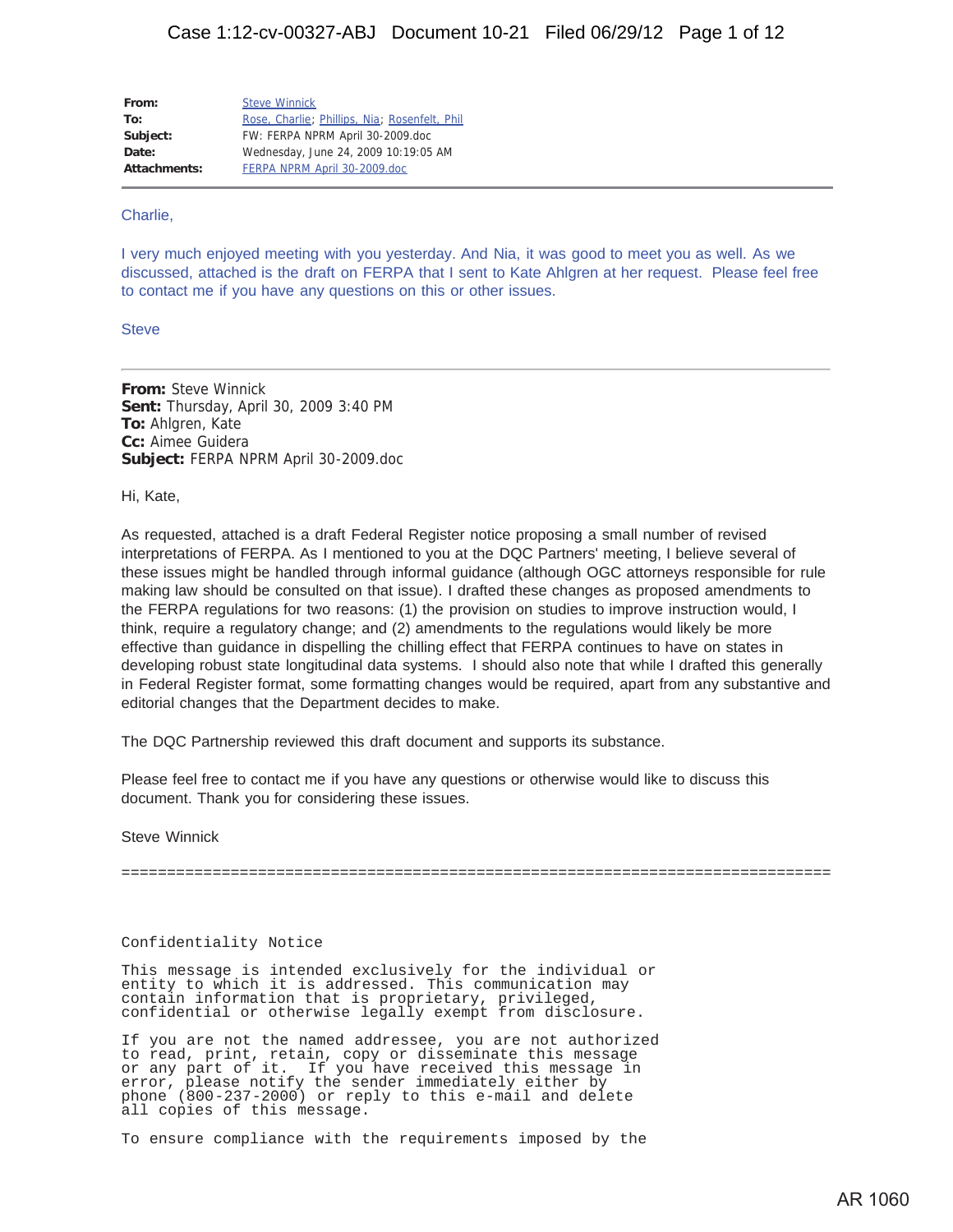IRS, we inform you that any U.S. federal tax advice contained in this communication (including the attachments) is not intended or written to be used, for the purpose of (a) avoiding penalties under the Internal Revenue Code or (b) promoting, marketing or recommending to another party any transaction or tax-related matter[s]. To provide you with a communication that could be used to avoid penalties under the Internal Revenue Code will necessarily entail additional investigations, analysis and conclusions on our part. ==============================================================================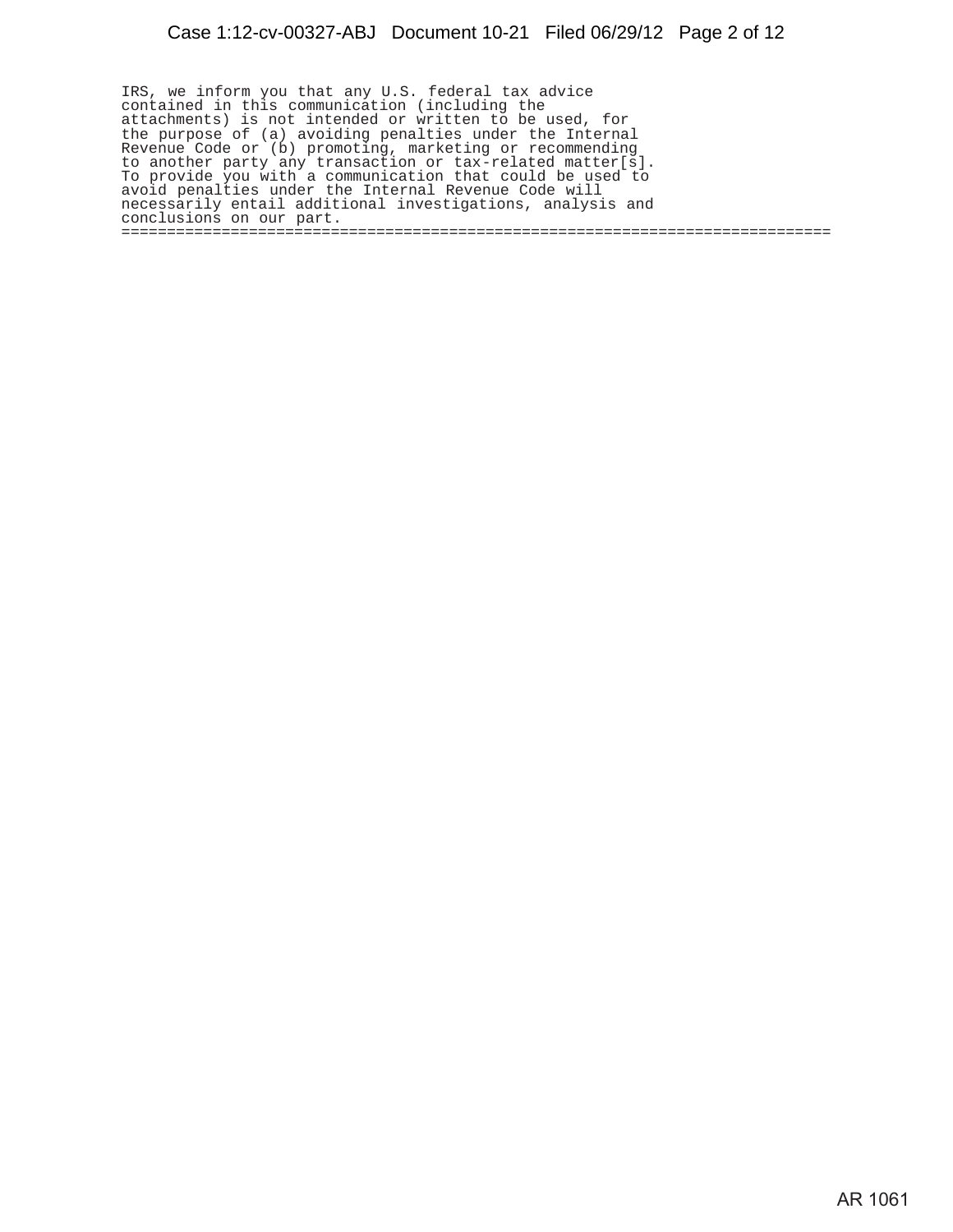DEPARTMENT OF EDUCATION

34 CFR Part 99

.

Family Educational Rights and Privacy

AGENCY: Office of Planning, Evaluation, and Policy Development, Department of Education

ACTION: Notice of proposed rulemaking

SUMMARY: The Secretary proposes a small number of revisions to regulations implementing the Family Educational Rights and Privacy Act (FERPA) under Section 444 of the General Education Provisions Act. These proposed revisions are based on a review of final amendments to FERPA regulations published December 9, 2008 ("December 9 regulation amendments"). Our review focused specifically on whether the regulation amendments properly interpreted FERPA in a manner consistent both with privacy protections for education records and with recent federal laws requiring the creation and strengthening of state longitudinal data systems to make effective use of education records in order to enhance student achievement.

DATES: We must receive your comments on or before [INSERT DATE 45 DAYS AFTER DATE OF PUBLICATION IN THE FEDERAL REGISTER]

ADDRESSES: Submit your comments . . .

FOR FURTHER INFORMATION CONTACT:

SUPPLEMENTARY INFORMATION:

Invitation to Comment: [Boilerplate language]

Background:

FERPA, which was enacted in 1974, provides parents access to the education records of their children maintained by educational agencies and institutions funded by the U.S. Department of Education and provides generally that personally identifiable information in the education records of students may not be disclosed without written parental consent. When students reach the age of 18 or enroll in postsecondary education, the rights of parents transfer to the student. The law provides a list of authorized disclosures of education records that may be made without consent,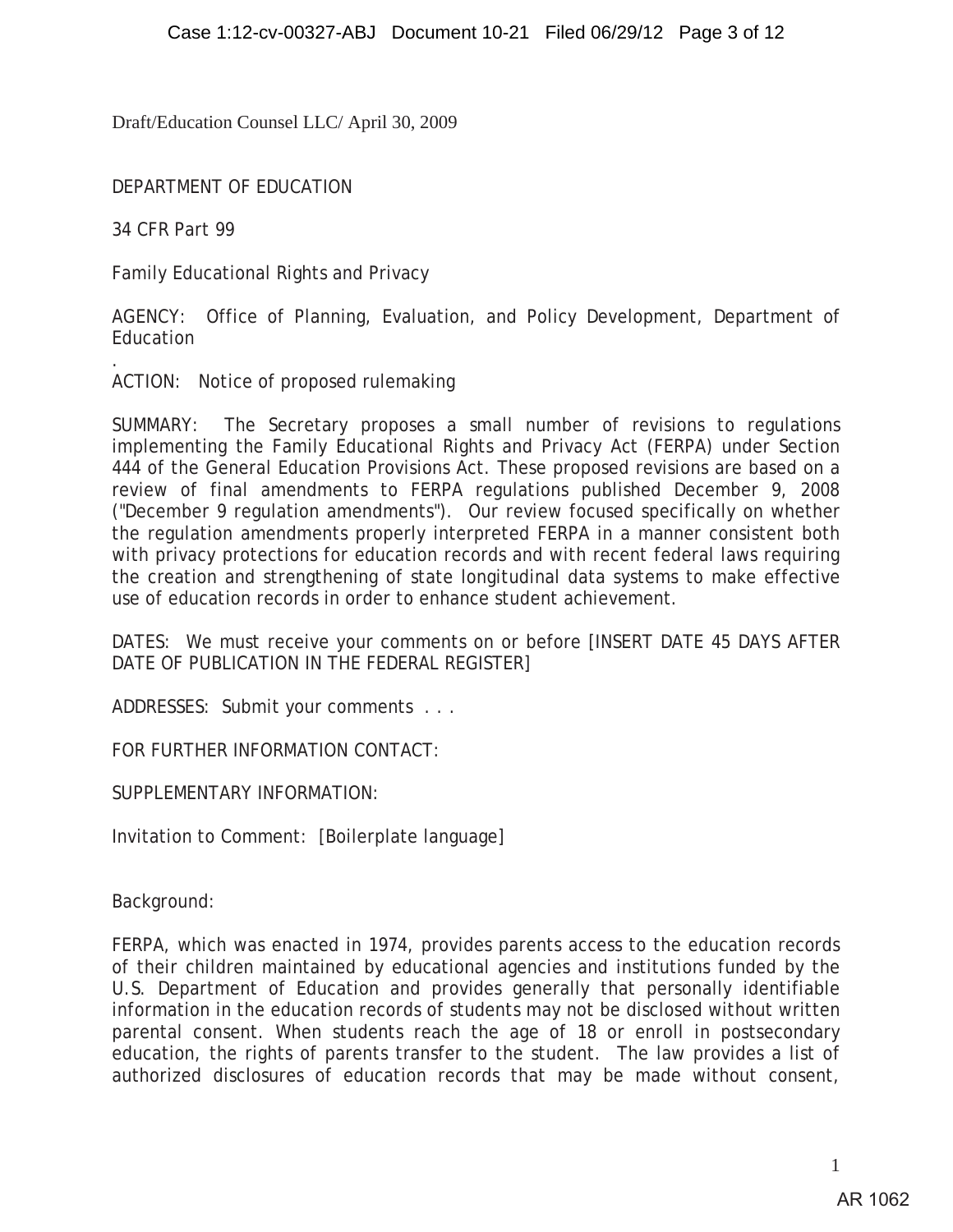Draft/Education Counsel LLC/ April 30, 2009 including disclosures for education evaluation and research studies to improve instruction.

Multiple states and education associations have indicated to the Department that FERPA over time has had a chilling effect on the development of robust state longitudinal data systems, based on overly restrictive interpretations or a lack of guidance that would seek to harmonize privacy protections for education records with legitimate educational uses of those records. The regulation amendments issued December 9, 2008, were anticipated as an opportunity to address these concerns and harmonize FERPA's privacy protections with the need to develop state longitudinal data systems to use and facilitate use of students' education records for research and evaluation needed to raise student achievement.

Subsequent to issuance of the regulation amendments, Congress enacted the American Recovery and Reinvestment Act of 2009 (ARRA), which includes significant provisions relating to state longitudinal data systems. As a condition for receiving funding under the State Fiscal Stabilization Fund enacted in Title XIV of that law, Governors must provide assurances regarding education reform efforts in their states, including an assurance that they will establish a state longitudinal data system that includes the elements required by section 6401(e)(2)(D) of the America Competes Act. These elements include a statewide system that links student-level data from preschool through college (grade 16); a teacher identification system with the ability to match teachers to students; student-level college readiness test scores; data on student transitions from secondary education to postsecondary education, including whether students enroll in remedial coursework; and other information to address alignment and adequate preparation for success in postsecondary education. Separate provisions in Title VIII of the ARRA appropriate \$250 million for grants to support state longitudinal data systems that include postsecondary and workforce information.

Enactment of these ARRA provisions underscores the need to review FERPA regulations to ensure that they appropriately implement FERPA protections for students' education records while also enabling legitimate use of those records for research and evaluation in federally mandated data systems in order to effect education reforms and increase student achievement.

Based on our review, we believe that the December 9 regulation amendments include a number of provisions that should help to address concerns about the disconnect between FERPA interpretations and federal policies on the need for robust state data systems by providing fuller guidance on these issues and constructive answers to several FERPA issues that implicate state data systems, including:

• Permitting state education authorities to further disclose education records that they receive from educational agencies or institutions for purposes and to recipients authorized in FERPA;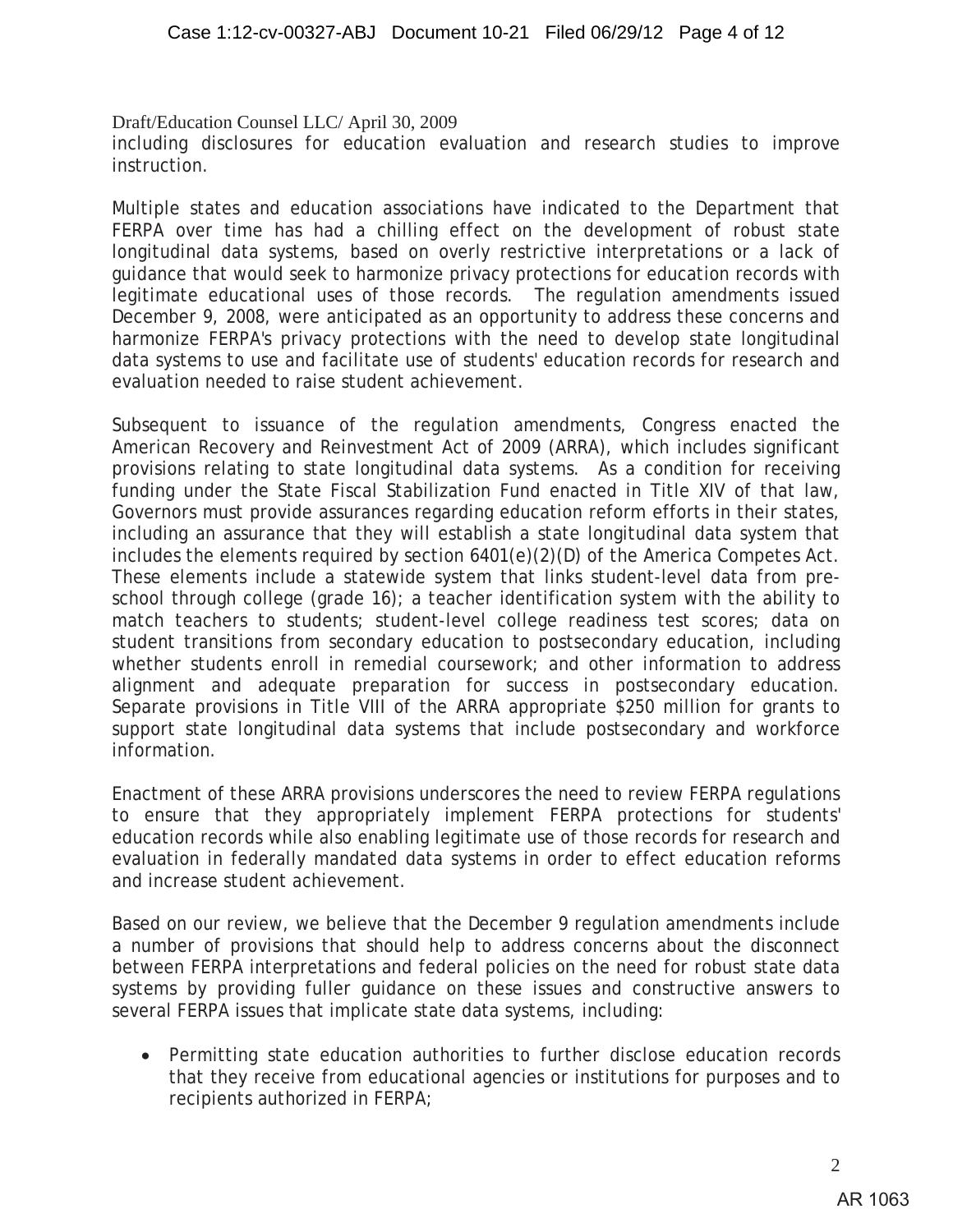- Facilitating such redisclosures by providing that state education authorities may record these redisclosures at the time they are made; may record them by groups; and are required to send these recordations to the educational agencies or institutions from which the records were previously obtained only upon request;
- Reinterpreting FERPA-authorized disclosures for studies to improve instruction to permit disclosures for such studies initiated by research organizations, not just studies initiated by the educational agency or institution.
- Interpreting FERPA provisions authorizing disclosures to state education officials for evaluation, audit, and compliance purposes generally to permit sharing of education records between separate K-12 or P-12 and postsecondary data systems in states that maintain separate data systems for those levels of education.

However, our review indicates that there are a small number of provisions in the December 9 regulation amendments or in the preamble to those amendments that reflect an overly restrictive interpretation of FERPA and would, if not revised, continue to have a chilling effect on the development and implementation of state data systems consistent with the ARRA. Most importantly, we do not believe these provisions are needed to assure privacy protections for students' education records. Accordingly, this notice proposes to make changes in these provisions, as described below.

### PROPOSED REGULATIONS

Issue: Disclosures to a Former School/LEA for Evaluation/Accountability FERPA authorizes disclosure of education records to a new school that the student seeks or intends to attend. It does not generally authorize disclosures of education records to a student's former school. Thus, for example, it has been unclear whether a postsecondary institution or data system may disclose personally identifiable information on student postsecondary performance (such as the need for remedial courses and a student's academic persistence) back to the student's former high school or school district for evaluation or accountability purposes.

The ARRA requires all states, as a condition to receiving funds under the State Fiscal Stabilization Fund, to take steps to develop and implement college and career ready standards for their secondary schools and local educational agencies. Many states were moving to adopt such standards, even prior to enactment of the ARRA. The provision of postsecondary education records to high schools and local educational agencies may be vital in measuring school and district performance under these standards and in evaluating specific programs and supports in preparing students for postsecondary education. While some of these data can be usefully provided in aggregate or de-identified form, disclosures of personally identifiable data to the high school or local educational agency are needed in order to link the data to the high school's or local educational agency's own education records in order to evaluate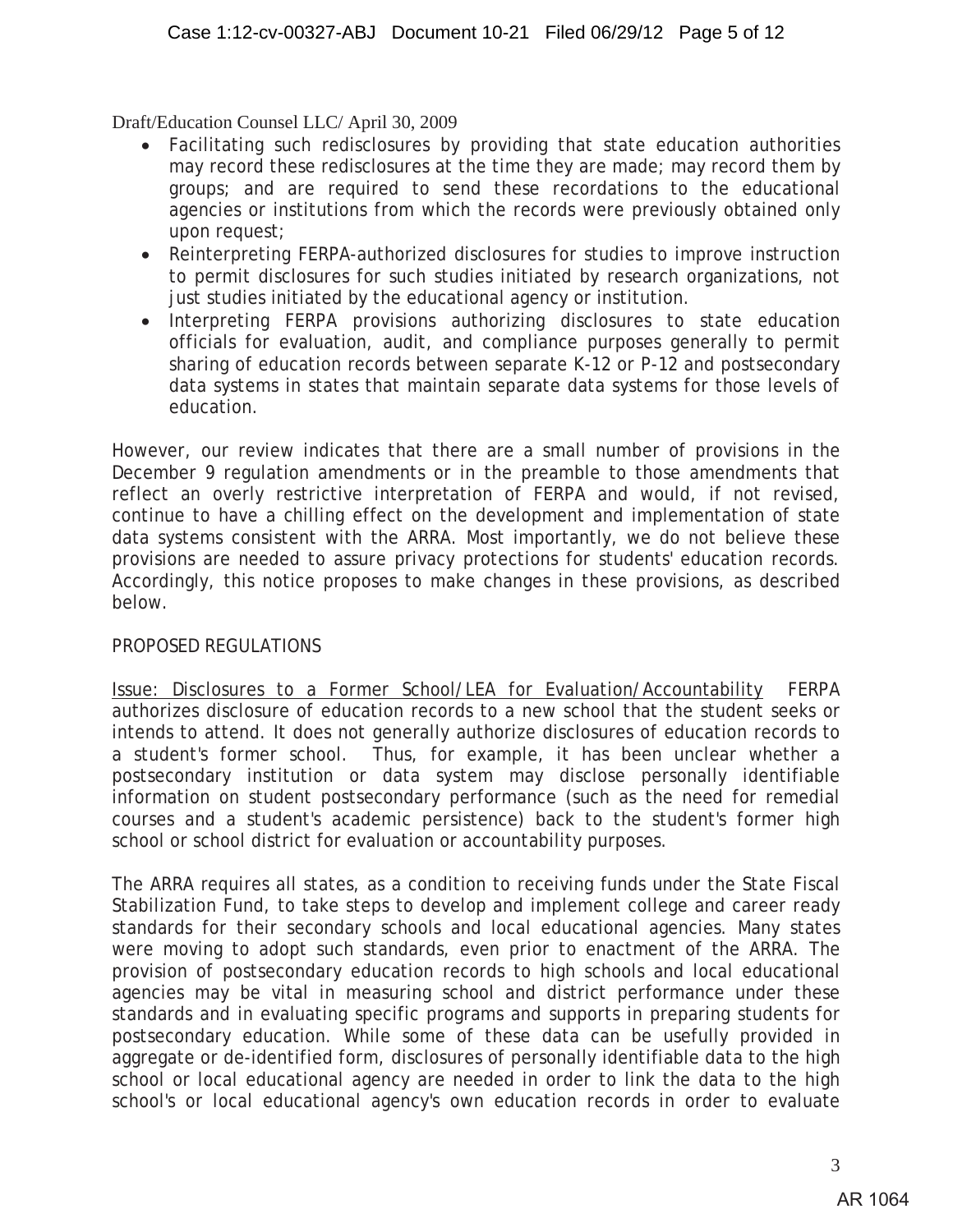particular programs and supports and to measure the effectiveness of different levels of and approaches to college preparation. There may be similar needs to disclose education records to a student's former school for evaluation purposes at other levels of education, including disclosures to a student's former pre-school program or elementary school (in those cases where a student may no longer be enrolled in the same educational agency).

December 9 Regulation Amendments: The preamble to the regulation amendments includes language that purports to rule out such disclosures. It includes some ambiguous language that may be read to suggest that state law may be revised to confer evaluation authority on a student's former district or school, but it strongly discourages this option.

Proposed Regulations: The Secretary proposes to revise §99.31(a)(3) of the regulations to clarify that the authority in FERPA to disclose education records to local educational officials for the purpose of evaluating state and federally-supported education programs includes disclosures to a student's former public educational agency or institution for the purpose of evaluating the educational agency or institution or holding it accountable based on the performance of its former students. This change would apply to disclosures for these specified purposes by postsecondary institutions or postsecondary data systems to a student's former public secondary school or local educational agency, and it would also apply to disclosures by an elementary school to a public pre-school program formerly attended by the student, as well as to disclosures by an elementary or secondary school to a public elementary or secondary school in a separate local educational agency previously attended by the student. It would not apply to disclosures to private educational institutions for purposes of their evaluation, given the statutory limit regarding recipients of these disclosures to "local educational officials," which we interpret to refer to public officials. The Secretary believes that these disclosures are authorized under a reasonable interpretation of the subject FERPA provisions that permit disclosures to state and local educational officials for evaluation purposes.

Issue: Research Studies: Subsection (b)(1)(F) of FERPA permits disclosures of education records to organizations conducting studies to improve instruction "for, or on behalf of," educational agencies or institutions. In the past, the Department informally interpreted this authorized disclosure narrowly to refer only to studies initiated by an educational agency or institution, not to studies initiated by the research organization, and also took the position that a state educational agency, in any event, could not use this provision to disclose data to a research organization.

December 9 Regulation Amendments: The regulation amendments interpret the statutory language that a study be "for or on behalf of" an educational agency or institution to be met if the educational agency or institution enters a written agreement with the research organization with specified provisions that limit use of the records to authorized purposes specified in the agreement and provide for return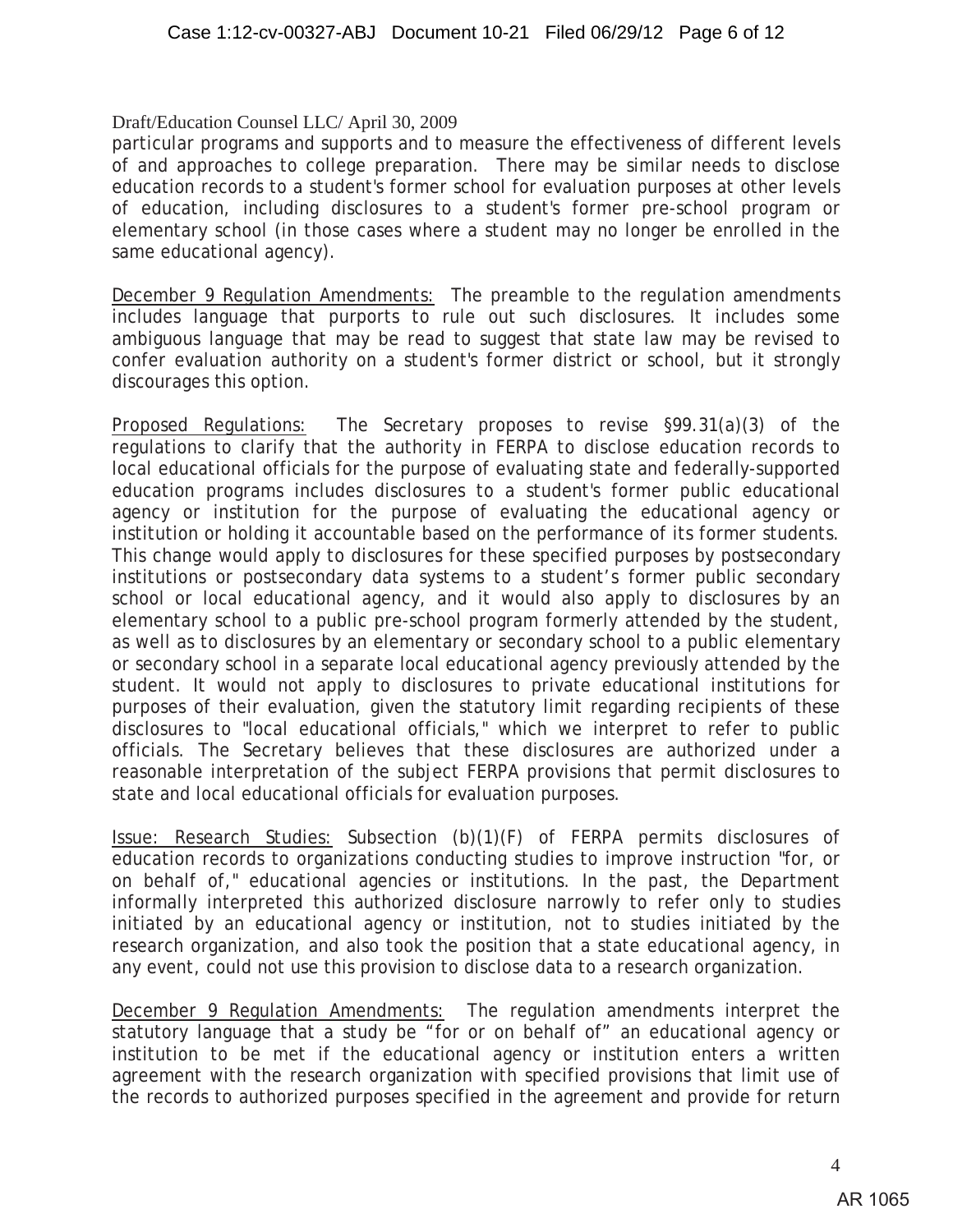or destruction of the record when no longer needed for the study. This is a step forward in authorizing use of education records for studies to raise achievement levels.

The problem is that current FERPA regulations separately define "educational agency or institution" to refer to a school, postsecondary institution, or local educational agency, not a state educational agency. The preamble to the December 9 regulation amendments indicates that a state may enter such an agreement if it has authority under state law to enter agreements for local educational agencies or postsecondary institutions. This interpretation may present a barrier in many states and is much narrower than a literal reading of the statute to mean simply that the study must be for the benefit of schools, institutions of higher education, or local educational agencies. Indeed, the statutory language refers to studies for or on behalf of educational agencies or institutions in the plural, which may be read to suggest that the study may be for the benefit of multiple schools and educational agencies, not simply the particular educational agency or institution that discloses the education record. State educational agencies and state higher education agencies typically have as part of their role and authority performing and supporting research and evaluation for the benefit of multiple educational agencies and institutions in their state. We believe accommodating that role, by permitting state education authorities to enter agreements for studies to improve instruction for the benefit of educational agencies or institutions in their state – and disclosing state-level education records for use in those studies – falls squarely within the authorized disclosure in FERPA.

The preamble to the December 9 regulation amendments further encouraged states, in lieu of using the studies disclosure provision, to rely on the separate state evaluation provisions, which permit disclosure of education records to state education officials or their authorized representatives. However, the evaluation provisions contemplate direct contractual control of the outside organization and of the evaluation by the state, which greatly narrows circumstances where the state may disclose education records to a research organization.

Proposed Regulations: The Secretary proposes to amend §99.31(a)(6) of the regulations to permit state education agencies to enter agreements with research organizations for studies to improve instruction (and disclose education records under the agreement) for the benefit of educational agencies and institutions in their state, subject to safeguards in the agreement to protect the confidentiality of the records. This revision is consistent with the statute and with the role of state education agencies to support research and evaluation for the benefit of schools and LEAs in their states. State commitment and capacity to ensure and monitor proper use of education records for research studies, including the execution and monitoring of agreements for studies, should be no less than that of local educational agencies, schools, and institutions of higher education. Therefore, the proposed change should not diminish privacy protections for education records.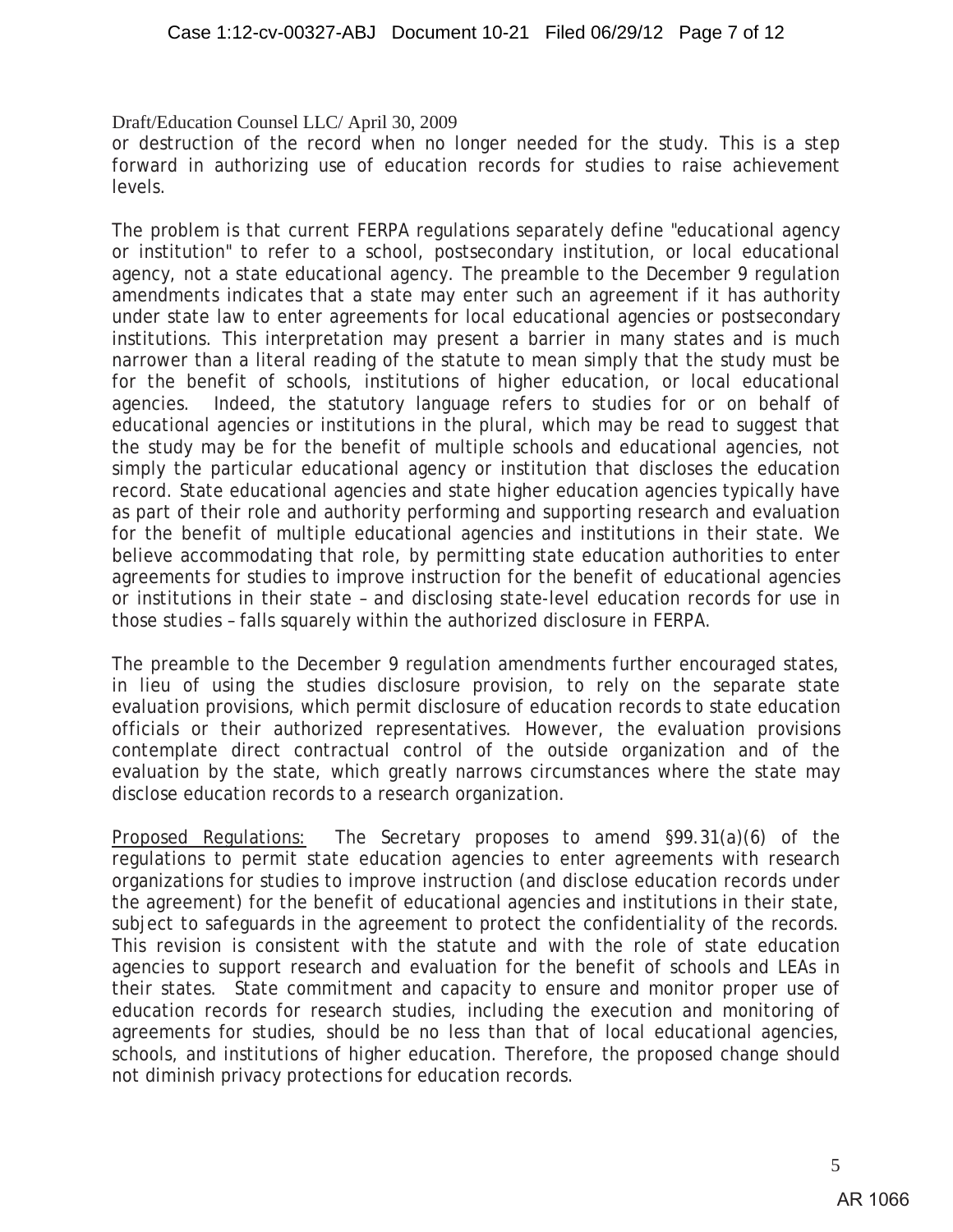Issue: General Authority of State Longitudinal Data Systems to Redisclose Education Records: Sharing Data Between P- (or K-)12 and Postsecondary Data Systems. Although prior FERPA regulations authorized a recipient of an authorized disclosure of education records to make further disclosures to other recipients (if the purpose and recipient of the further disclosure came within an authorized disclosure in the law), those provisions did not apply to further disclosures by a state education agency. In effect, a state longitudinal data system could disclose education records only to its own employees or contractors. Disclosures between separate P- (or K-)12 and postsecondary state data systems would not be permitted.

December 9 Regulation Amendments: The December 9 regulation amendments clearly permit state education agencies to further disclose education records that they receive from educational agencies or institutions to other authorized recipients, including separate state data systems at different levels of education. The problem is that the preamble to the regulation amendments includes language suggesting that with regard to disclosures between separate P-12 and postsecondary data systems for evaluation or audit purposes, the postsecondary data system may disclose education records to the P-12 system only if the P-12 system has authority to evaluate or audit postsecondary programs (and vice versa). That view is not supported by FERPA or the terms of the FERPA regulations. There is nothing in the law or regulations that limits disclosures of education records to state education authorities for evaluation purposes to evaluations of the specific level of education from which the records are derived.

Further, the subject statement in the preamble to the regulation amendments would frustrate a principal evaluation purpose for disclosing education records from a postsecondary institution or data system to a P-12 data system; namely, to determine if high schools and local educational agencies effectively prepared their graduates to enroll, persist, and succeed in postsecondary education. As explained above, the provision of postsecondary student data to P-12 data systems may be vital in evaluating whether P-12 schools effectively prepared students for college, consistent with standards in the ARRA.

Proposed Regulations: The Secretary proposes to amend §99.35(a)(2) of the regulations to clarify that nothing in the law or these regulations requires that an education agency or official that receives an education record for an audit, evaluation, compliance, or enforcement activity must have authority to conduct that activity at the specific level of education of the educational agency or institution or data system from which the record was obtained or at the specific level of education that is the subject of the education record. Rather, the education agency or official simply must have authority to conduct the evaluation, audit, or compliance activity, consistent with its purposes, at whatever educational level it is designed to provide analysis. This clarification has no negative effects on privacy protections for education records.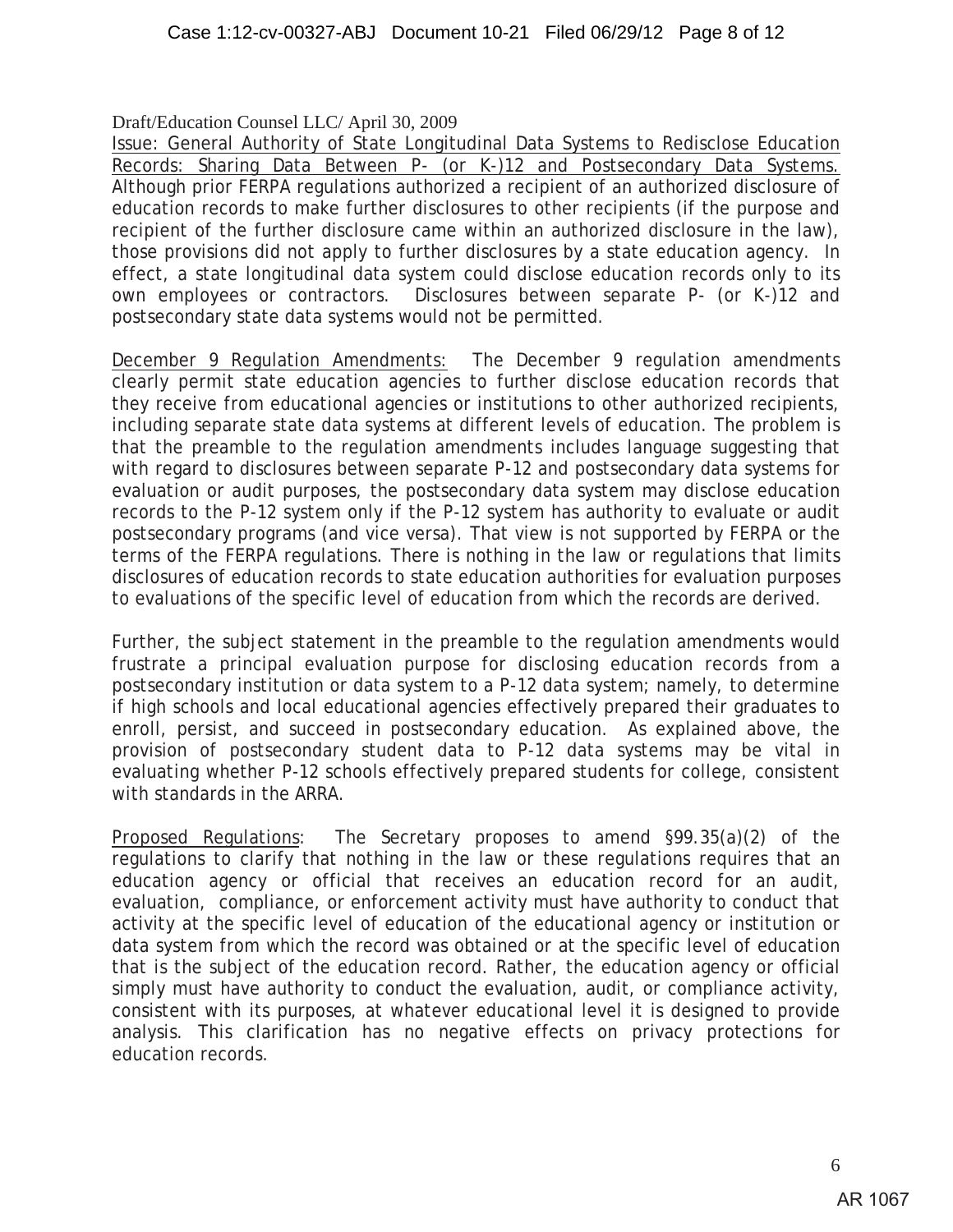Issue: Disclosures to Workforce and Social Service Agencies FERPA does not generally authorize disclosures of education records to non-education state agencies, such as workforce and social service agencies, for purposes served by those agencies; for example, to evaluate or strengthen outcomes of workforce or social services. A statutory amendment to FERPA would be required to permit disclosures for these purposes. In addition, the Department's position since 2003 has been that state education agencies cannot, for the purpose of evaluating, auditing, or conducting compliance activities related to education programs, disclose education records to state labor departments (or presumably to other non-education state agencies) because they do not have direct control of these other agencies and therefore cannot regard them as their representatives. (Memorandum from William D. Hansen, Deputy Secretary of Education, to state officials, January 30, 2003) To comply with this interpretation, states that wanted to link education and employment data for the purpose of evaluating education programs or informing education policy-making have had to do so by providing personally identifiable workforce or social services data to the state education agency.

December 9 Regulation Amendments: In response to public comments on this issue, the preamble to the regulation amendments expressly declined to revise the Department's position that FERPA does not authorize disclosures of education records to non-education state agencies for the purpose of evaluating education programs.

Particularly in light of statutory provisions in the ARRA that appropriate significant federal funds to link education and workforce data, it is important that the Department revisit its interpretation of FERPA to proscribe disclosures of education records by state education authorities to state agencies responsible for workforce data in order to link those data for the purpose of evaluating education programs. Based on our review, we do not believe that the Department's current position is mandated by FERPA. Nor do we do believe that state education agencies may never have the same level of control over another state agency in using and analyzing data for education evaluation purposes that they have over private contractors. Just as the regulation amendments and consistent informal interpretation by the Department have permitted state education authorities to use private contractors as their authorized representatives to review and analyze education records for evaluation, audit, and compliance purposes, other state agencies may perform these services for the state education agency.

FERPA does not prescribe which agencies or organizations may serve as an authorized representative of the state education agency, or whether that representative is a public or private agency or official. Rather, the pertinent FERPA questions are for what purpose the education record is used, and whether it is protected from further disclosure or non-authorized use. Those questions need to be determined on a case by case basis, not as a uniform, irrebuttable presumption that non-education state agencies may not perform this function. In order for a state workforce or labor department to receive disclosures to link education and workforce data for the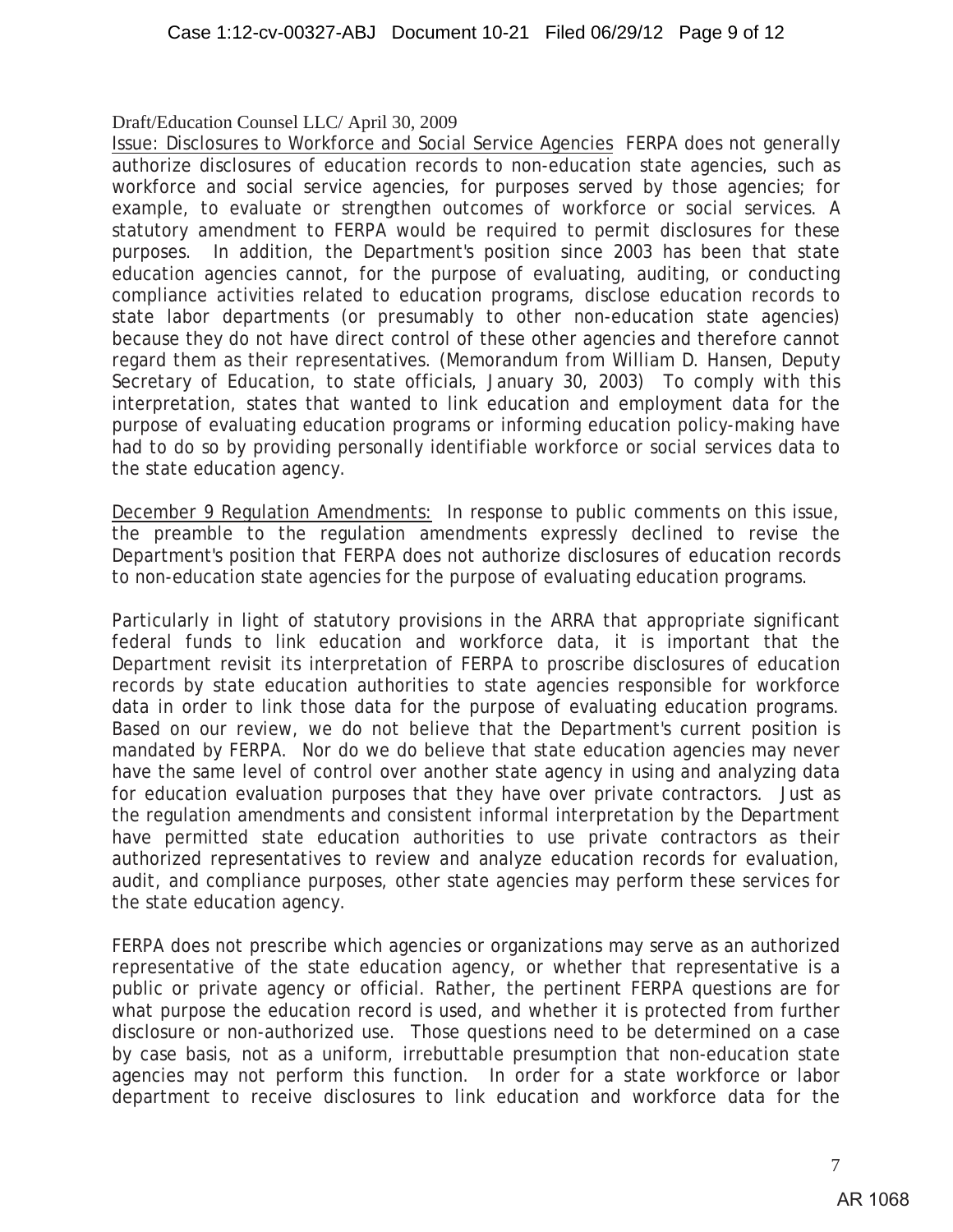purpose of evaluating, auditing, or ensuring compliance for education programs, just as is the case for private contractors, there need to be controls to ensure that the information is used only for this purpose and is not further disclosed. Those safeguards may be embodied in state laws or regulations or in agreements or MOUs between the education and workforce or other agency.

It is equally important that states have flexibility to lodge state data functions across multiple functions in a common state data system, such as a data warehouse administered in the Governor's office or in state legislative unit, as has been done or is being studied in a number of states. There is nothing in FERPA that constrains these kinds of state administrative choices as to how to manage their data functions, so long as there are firewalls that protect education records and ensure they are used and disclosed only as permitted in FERPA.

The Secretary recognizes that many states have effectively met this challenge by disclosing workforce or other data from other agencies to the education agency to make appropriate links and then providing de-identified, aggregate data needed by non-education agencies to evaluate or strengthen their non-education programs. We support this approach, but we believe FERPA also permits alternative approaches that do not undermine privacy protections for the records. Given the importance of data as a foundation for education reform and the costs and practical challenges of devising effective data systems in each state, it is important that states have some flexibility, consistent with privacy protections, in how data are stored and linked. Subject to the prescribed safeguards, the proposed change does not affect privacy protections for education records.

Proposed Regulations: The Secretary proposes to revise §99.35(a) of the regulations to clarify that non-education state agencies may serve as authorized representatives of state education agencies in receiving disclosures of education records for the purposes of evaluating, auditing, and compliance activities under state and federallysupported education programs, provided that state laws or regulations or agreements between the agencies protect the data from further disclosures or other uses and maintain oversight in the state education agency of the use of the education records by other state agencies.

Executive Order 12866

Summary of Costs and Benefits:

Regulatory Flexibility Act Certification:

Federalism:

Paperwork Reduction Act of 1995: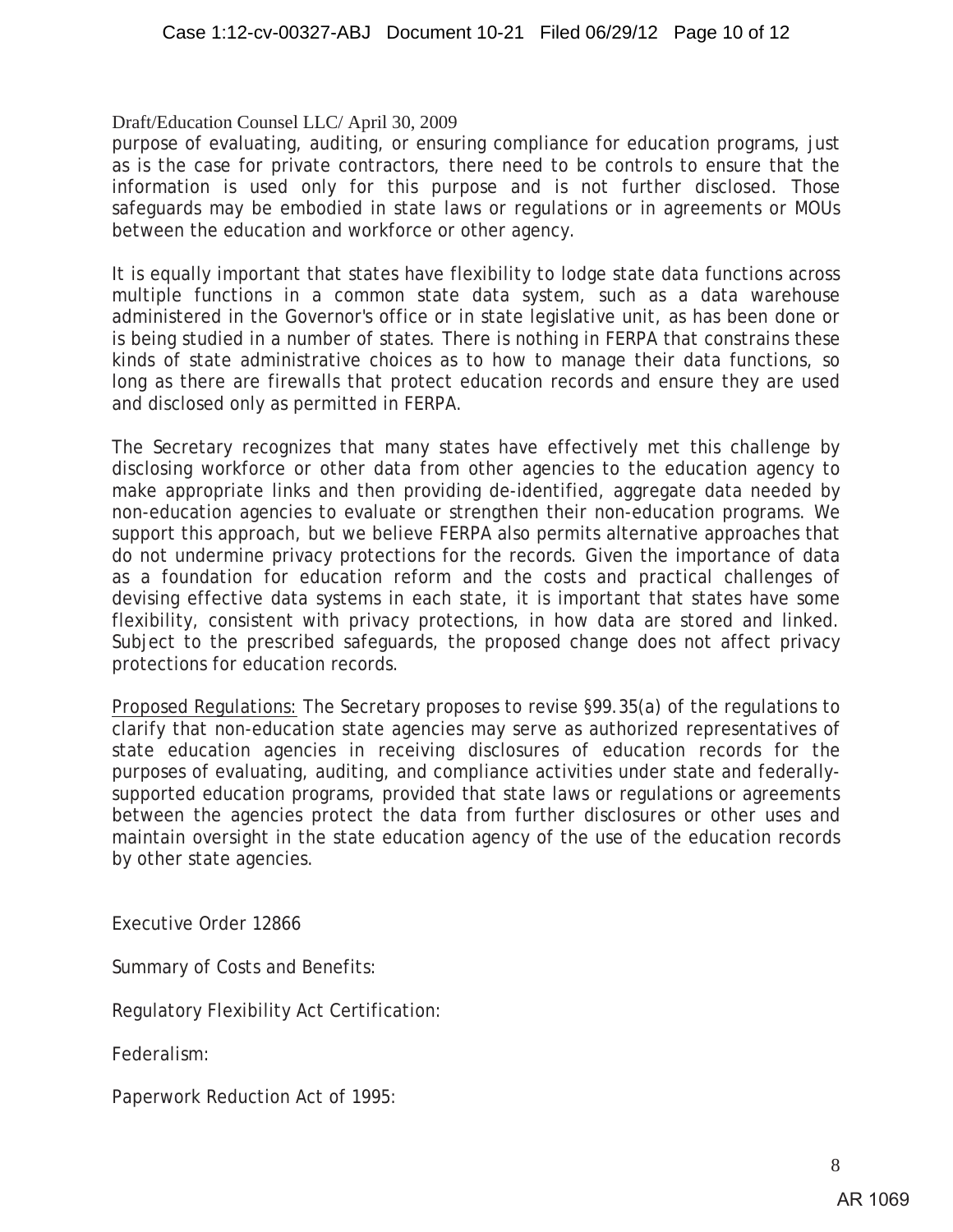Intergovernmental Review:

Assessment of Educational Impact:

Electronic Access to this Document:

List of Subjects in 34 CFR Part 99:

Dated:

Arne Duncan Secretary of Education

For the reasons discussed in the preamble, the Secretary proposes to amend part 99 of Title 34 of the Code of Federal Regulations as follows:

# PART 99 – FAMILY EDUCATIONAL RIGHTS AND PRIVACY

1. Section  $99.31(a)(3)$  is amended by-

--redesignating clauses (i), (ii), (iii), and (iv) as clause (i) (A), (B), (C), and (D), respectively, and

--by adding a new clause (ii), reading as follows:

(ii) As used in this subparagraph, "local educational authorities" include officials and employees of public educational agencies and institutions to whom education records of their former students may be disclosed for the purpose of evaluating the educational agency or institution or holding it accountable based on the performance of their former students.

2. Section 99.31(a)(6) is amended by adding a new clause (iv), reading as follows:

A state education agency may enter an agreement under this subparagraph for a study or studies for the benefit of educational agencies and institutions in its state and disclose education records under the agreement, subject to the provisions of this subparagraph.

3. Section 99.35(a)(2) is amended by redesignating subparagraph (2) as subparagraph  $(2)(i)$  and by adding a new subparagraph  $(2)(ii)$ , reading as follows: